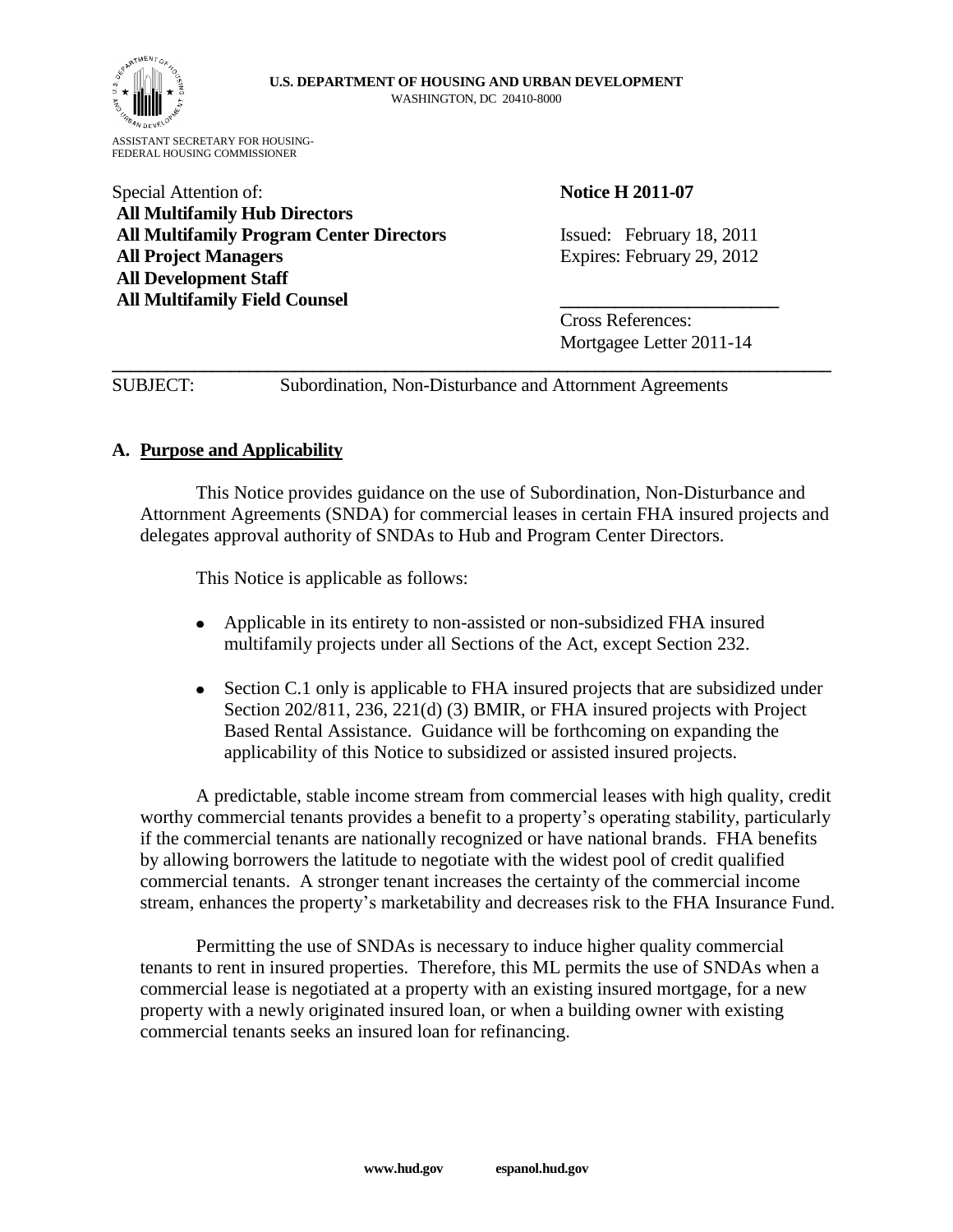## **B. Background**

Prior to the issuance of this Notice, HUD's policy on SNDAs was based on a concern over lack of flexibility in the event of a mortgage default, since an SNDA gives a commercial tenant the right to remain in its space under the existing lease terms and conditions after a loan default and foreclosure. If there were a borrower approved SNDA, HUD would be bound to continue the commercial lease even after assignment of the insured loan. Because of HUD's prohibition on SNDAs, borrowers were negotiating into commercial leases the required lease termination language, were leasing to commercial tenants that would not insist on an SNDA or were deciding not to apply for financing under the FHA insurance programs.

Commercial tenants generally desire, and in many instances require, an SNDA in recognition of the expense put into lease negotiations and to enable them to continue to enjoy the business location and the economic benefits and certainty of the lease terms. In many cases, the tenant incurs costs to design and build out their unique tenant improvements, which costs must be amortized over the lease term. Nor does the tenant want to lose the good will and customer base associated with continuing to operate on the premises. Indeed, MAP lenders report that most national retail chains require an SNDA and will not execute a long term lease without the non-disturbance assurance.

## **C. Implementation**

A sample form of SNDA is attached. This form should be used for all SNDAs approved by Hubs or Program Centers.

In the near future, the Department will issue guidance related to reviewing and setting rents for commercial space in insured and assisted properties. In the interim, existing guidance on underwriting commercial rents and commercial tenants as found in relevant sections of the MAP Guide, specifically Chapter 7, Section 6-F should continue to be utilized.

- 1) SNDAs are permitted for Rooftop, Cell Phone Tower, Cable Television and Internet Access Leases on all properties with an existing insured mortgage or on all properties applying for an insured mortgage subject to the following:
	- a) New, existing or renegotiated rooftop leases (including for cell phone towers, cable television or internet access) in all properties with currently insured mortgages, in all properties applying to refinance, or in all new construction or substantial rehabilitation properties, may use an SNDA. In those cases, the commercial lease and income that is or will be in place is a benefit to the property, while imposing little or no additional property operating expense. The presence of a rooftop cell phone tower or cable access to the building should not negatively affect the residents, the marketability of the units or HUD's recovery value on the note in the event of a default.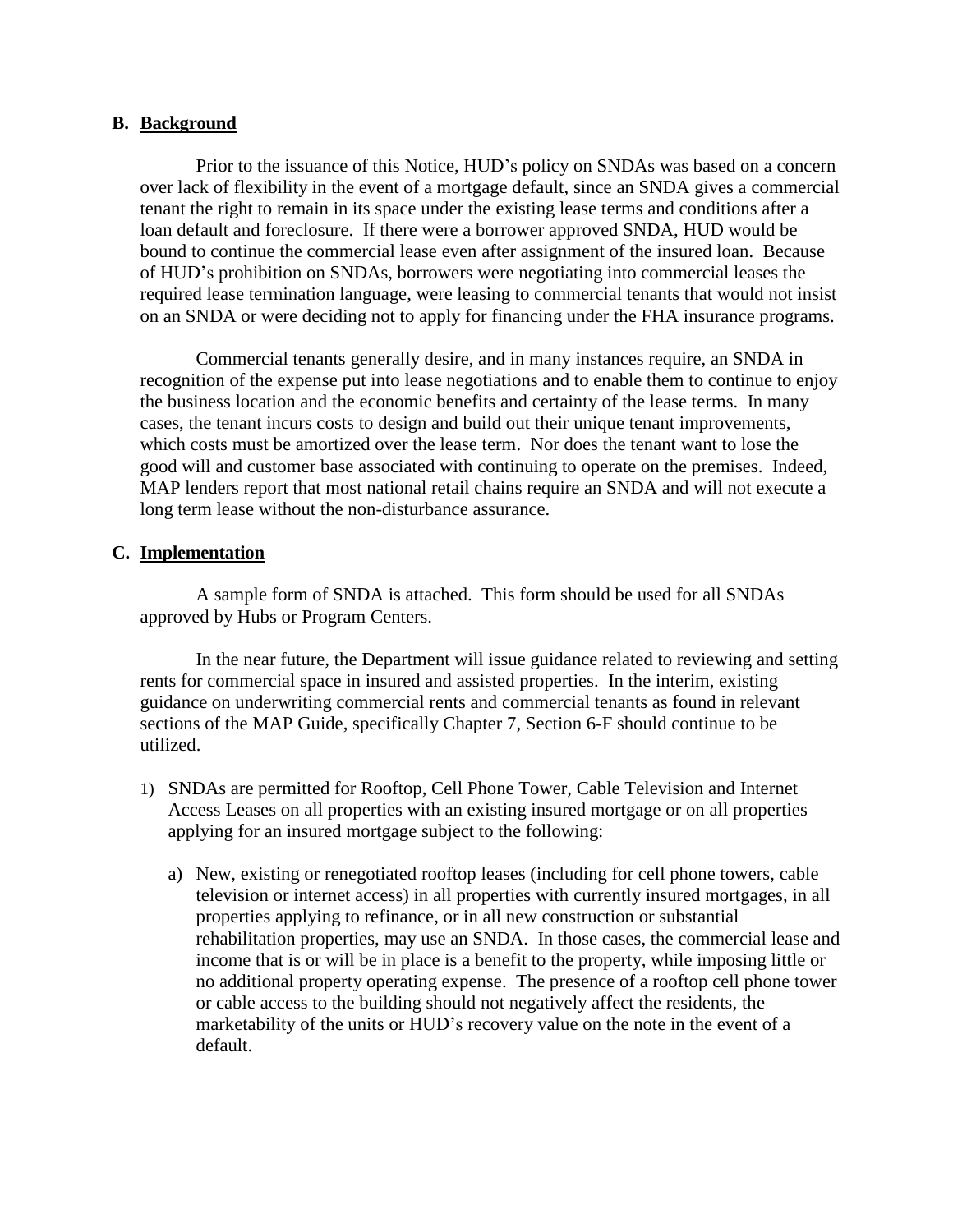- b) With respect to all such leases, the underwriting and review process should ensure that there are no exclusivity requirements under the leases that would prevent the owner from attracting competing services for the benefit of the residential tenants in the future.
- 2) SNDAs are permitted for Commercial Leases, other than Rooftop, Cell Phone Tower, Cable Television or Internet Access Leases on all non-assisted or non-subsidized properties with an existing insured mortgage or on all non-assisted or non-subsidized properties applying for an insured mortgage subject to the following:
	- a) New, existing or renegotiated commercial leases with commercial tenants in properties with currently insured mortgages, in properties applying to refinance, or in new construction or substantial rehabilitation properties may use an SNDA.
	- b) A lease may be approved if the lease calls for a fair market rent in the local area and the activities to be conducted by, or the structures and equipment to be installed by, the proposed tenant will not have an adverse affect on the residents.
	- c) If any Identity of Interest (IOI) relationship (defined as a financial interest or family relationship with the officers, directors, stockholders, or partners of the Borrower) exists between the borrower as lessor and the commercial tenant as lessee, an SNDA is not permitted.
	- d) The commercial tenant must be appropriate for a residential building.

# **D. Approval**

- 1) Hubs and Program Center Directors are authorized to approve all SNDAs for rooftop, cell phone tower, cable television and internet access leases.
- 2) For any property applying for a new mortgage insurance commitment, the Hub or Program Center will review and approve of the commercial lease terms and the form of SNDA when processing the application for Firm Commitment.
- 3) For existing properties with insured mortgages the Hub or Program Center Director may approve the proposed SNDA between the property owner and the commercial tenant.
- 4) The following is the typical supporting documentation, although depending on the circumstances, additional documentation may also be required:
	- a) Proposed commercial lease and SNDA agreement.
	- b) Form HUD-92458 and 92264.
	- c) Commercial market rent study.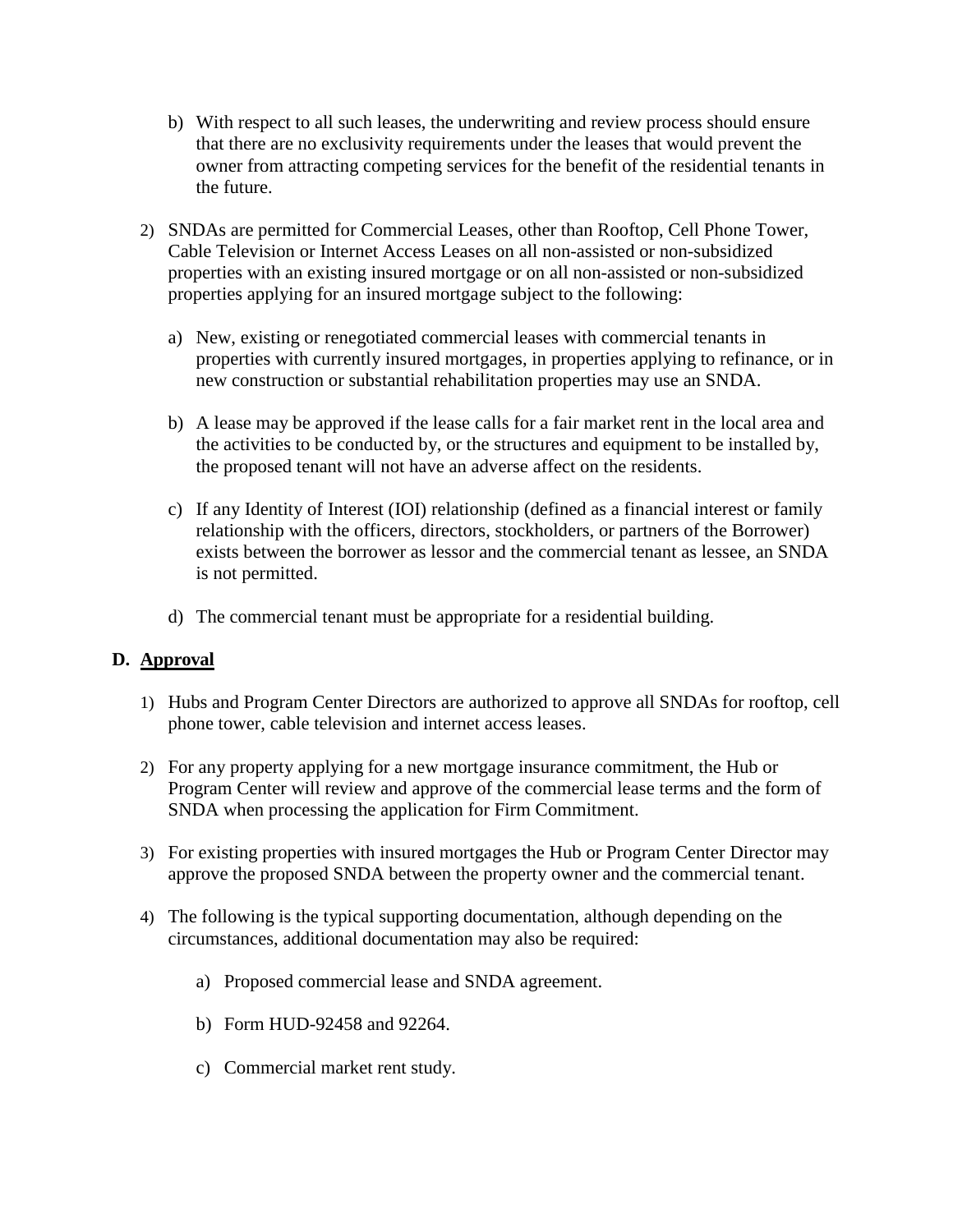- d) Details of any proposed build out or finish of the commercial space or rooftop tower.
- e) Disclose the existence of any related documents such as: Memorandum of Lease, Guaranty of Lease, Tenant Estoppels' Certificate, Lease Guaranties or Amendments, etc.

If you have any questions regarding this Guidance, please contact Howard Mayfield in the Office of Multifamily Development at (202) 402-2558 or Norm Dailey in the Office of Asset Management at (202) 402-8371.

 $\sqrt{s}$ 

\_\_\_\_\_\_\_\_\_\_\_\_\_\_\_\_\_\_\_\_\_\_\_\_\_\_\_\_\_\_

David H. Stevens Assistant Secretary for Housing- Federal Housing Commissioner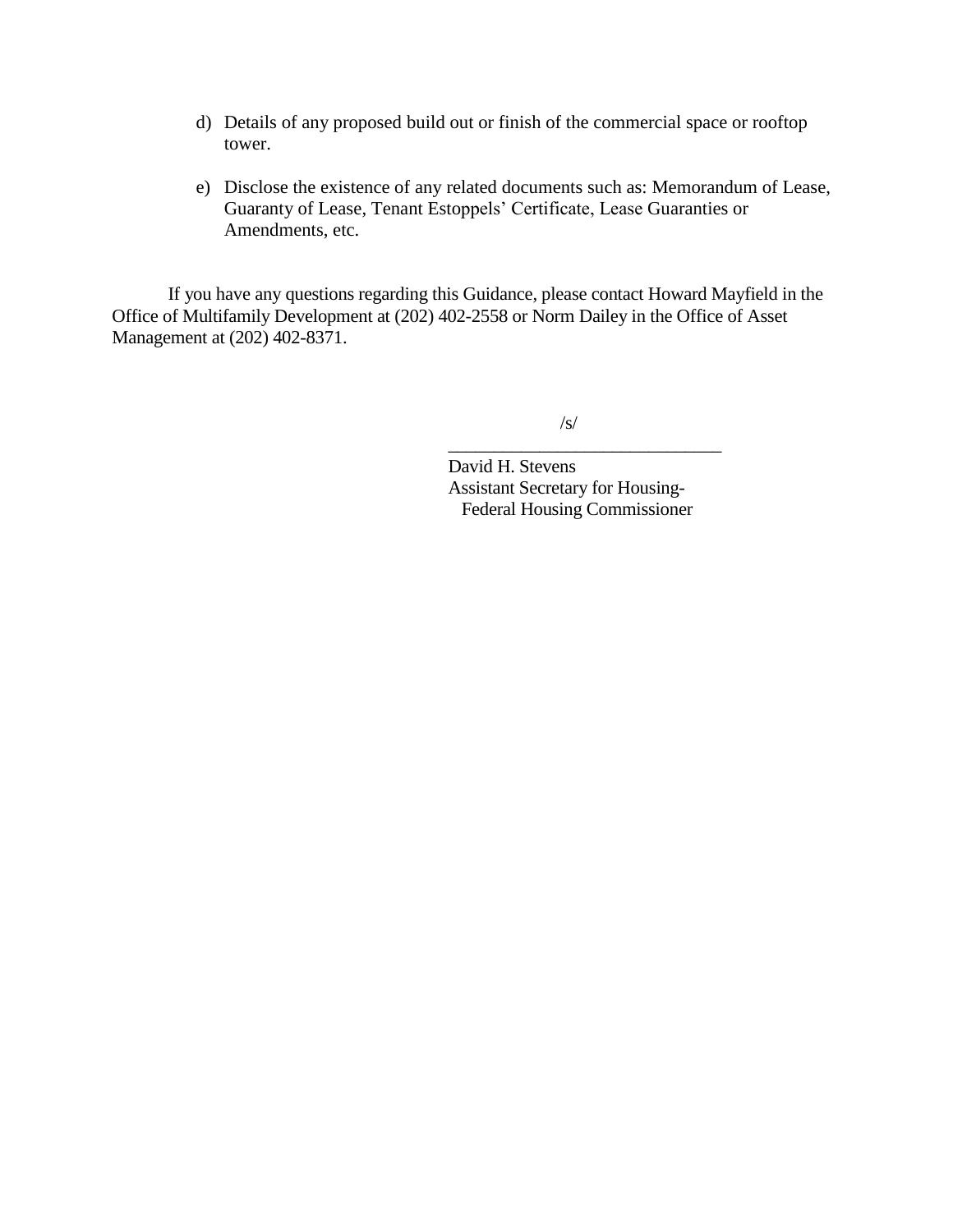**SNDA U.S. Department of Housing** OMB Approval #2502-0029 **and Urban Development Exp. (xx/xx/xxxx)** Office of Housing Federal Housing Commissioner

\_\_\_\_\_\_\_\_\_\_\_\_\_\_\_\_\_\_\_\_\_\_\_\_\_\_\_\_\_\_\_\_\_\_\_\_\_\_\_\_\_\_\_\_\_\_\_\_\_\_\_\_\_\_\_\_\_\_\_\_\_\_\_\_\_\_\_\_\_

### RECORDING REQUESTED BY

AND WHEN RECORDED RETURN TO:

(Space above this line for Recorder's Use)

## **SUBORDINATION, NON-DISTURBANCE**

## **AND ATTORNMENT AGREEMENT**

THIS AGREEMENT, made as of this \_\_ day of \_\_\_\_\_\_, 20\_, by and between \_\_\_\_\_\_\_\_\_\_ ("Owner" or "Lessor"), as lessor under the lease hereinafter described, and \_\_\_\_\_\_\_\_\_ ("Operator" or "Lessee"), lessee under the aforementioned lease, in favor of \_\_\_\_\_\_\_\_\_ ("FHA Lender"), the owner and holder of the Mortgage hereinafter described.

## **W I T N E S S E T H:**

WHEREAS, Lessor has executed, or will execute that certain Mortgage/Deed of Trust with Assignment of Rents, dated as of \_\_\_\_\_\_, 20 \_, (the "Mortgage"), in favor of FHA lender and covering certain real property (the "Property") located in the City of County of \_\_\_\_\_\_\_\_, State of \_\_\_\_\_\_\_\_\_, with a legal description as set forth in Exhibit "A" attached hereto and incorporated herein by this reference, and covering the improvements situated thereon (the "Improvements"); and

WHEREAS, Lessor and Lessee entered into that certain unrecorded Lease dated \_\_\_\_\_\_\_, 20\_, and all amendments thereto (the "Lease"), covering the Improvements for the term and upon the conditions set forth therein; and

WHEREAS, the parties hereto now desire to enter into this Agreement to establish certain rights and obligations with respect to their interests, and to provide for various contingencies as hereinafter set forth.

NOW, THEREFORE, in consideration for the foregoing and other good and valuable consideration, the receipt and sufficiency of which are hereby acknowledged, and of the mutual benefits to accrue to the parties hereto, it is hereby declared, understood and agreed that the Lease, all terms and conditions set forth in the Lease, the leasehold interests and estates created thereby, and the priorities, rights, privileges and powers of Lessee and Lessor there under shall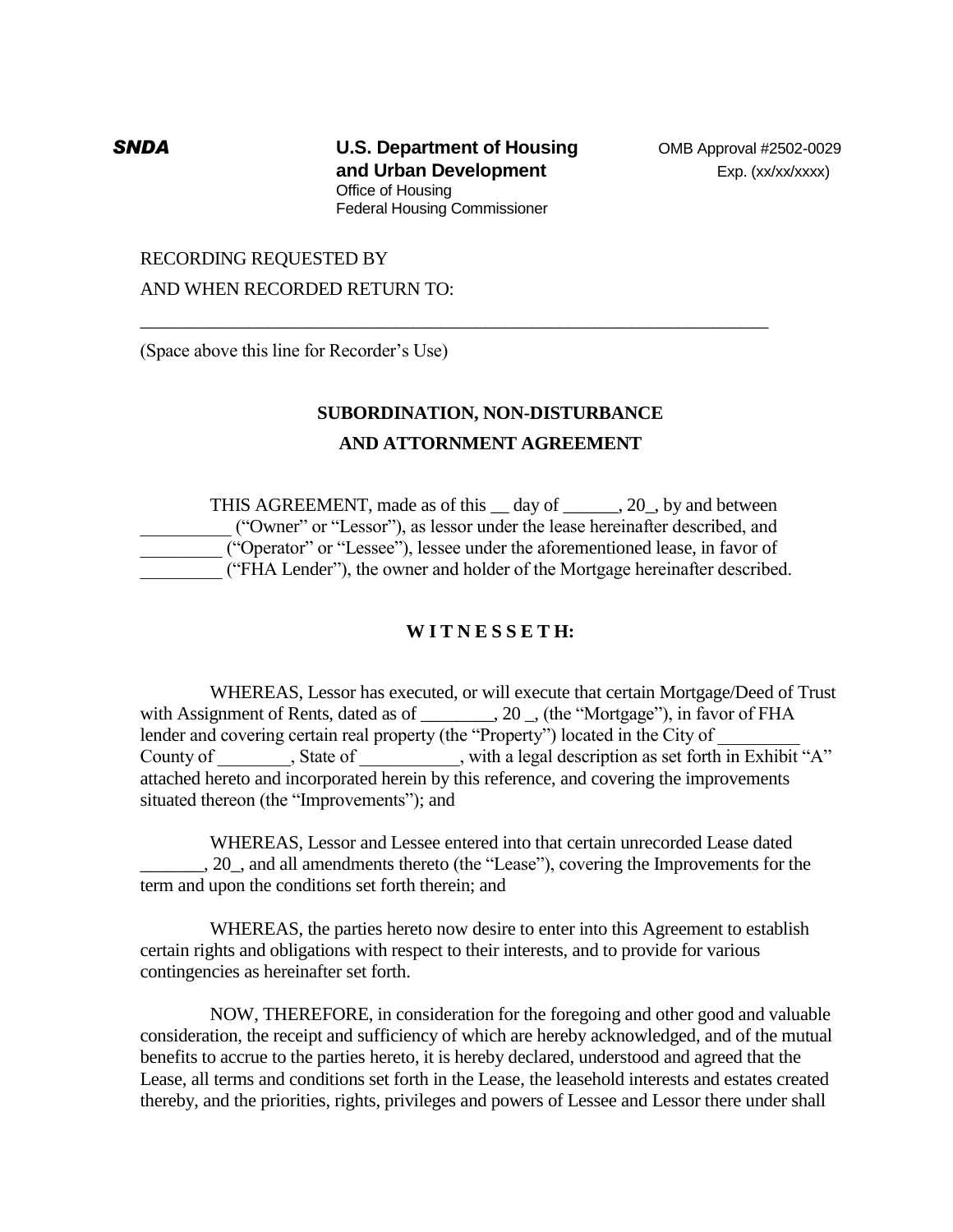be and the same are hereby, and with full knowledge and understanding of the effect thereof, unconditionally made subject and subordinate to the lien and charge of the Mortgage, all terms and conditions contained therein, any renewals, extensions, modifications or replacements thereof, and the rights, privileges and powers of the trustee and FHA lender there under,

and shall hereafter be junior and inferior to the lien and charge of the Mortgage. The parties further agree as follows:

- 1. It is expressly understood and agreed that this Agreement shall supersede, to the extent inconsistent herewith, the provisions of the Lease relating to the subordination of the Lease and the leasehold interests and estates created thereby to the lien or charge of the Mortgage.
- 2. FHA lender consents to the Lease.
- 3. In the event FHA lender or any other purchaser at a foreclosure sale or sale under private power contained in the Mortgage, or by acceptance of a deed in lieu of foreclosure, succeeds to the interest of Lessor under the Lease by reason of any foreclosure of the Mortgage or the acceptance by FHA lender of a deed in lieu of foreclosure, or by any other manner, it is agreed as follows:
	- (a) Lessee shall be bound to FHA lender or such other purchaser under all of the terms, covenants and conditions of the Lease for the remaining balance of the term thereof, with the same force and effect as if FHA lender or such other purchaser were the lessor under such Lease, and Lessee does hereby agree to attorn to FHA lender or such other purchaser as its lessor, such attornment to be effective and self-operative without the execution of any further instruments on the part of any of the parties to this Agreement, immediately upon FHA lender or such other purchaser succeeding to the interest of Lessor under the Lease.
	- (b) Subject to the observance and performance by Lessee of all the terms, covenants and conditions of the Lease on the part of the Lessee to be observed and performed, FHA lender or such other purchaser shall recognize the leasehold estate of Lessee under all of the terms, covenants and conditions of the Lease for the remaining balance of the term (as the same may be extended in accordance with the provisions of the Lease) with the same force and effect as if FHA lender or such other purchaser were the lessor under the Lease and the Lease shall remain in full force and effect and shall not be terminated, except in accordance with the terms of the Lease or this Agreement; provided, however, that FHA lender or such other purchaser shall not be (i) liable for any act or omission of Lessor or any other prior lessor, (ii) obligated to cure any defaults of Lessor or any other prior lessor under the Lease which occurred prior to the time that FHA lender or such other purchaser succeeded to the interest of Lessor or any other prior lessor under the Lease, (iii) subject to any offsets or defenses which Lessee may be entitled to assert against Lessor or any other prior lessor, (iv) bound by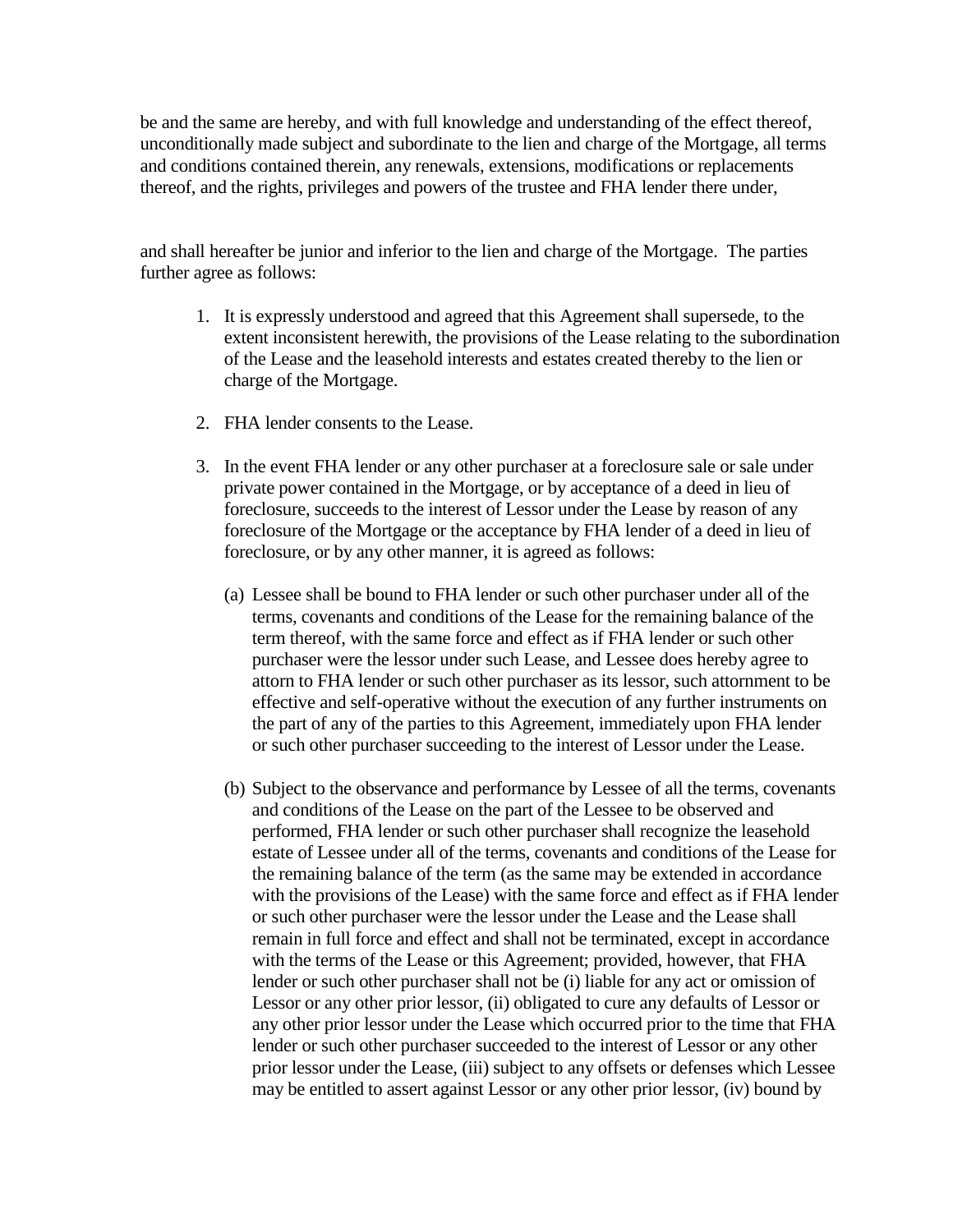any payment of rent or additional rent by Lessee to Lessor or any other prior lessor for more than one (1) month in advance, (v) bound by any amendment or modification of the Lease made without the written consent of FHA lender or such other purchaser, or (vi) liable or responsible for or with respect to the retention, application and/or return to Lessee of any security deposit paid to Lessor or any other prior landlord, whether or not still held by Lessor, unless and until FHA lender or such other purchaser has actually received for its own account as lessor the full amount of such security deposit.

Lessee hereby agrees that it will not exercise any right granted it under the Lease, or which it might otherwise have under applicable law, to terminate the Lease on account of a default of Lessor there under or the occurrence of any other event without first giving to FHA lender prior written notice of its intent to terminate, which notice shall include a statement of the default or event on which such intent to terminate is based. Thereafter, Lessee shall not take any action to terminate the Lease if FHA lender (a) within thirty (30) days after service of such written notice on FHA lender by Lessee of its intention to terminate the Lease, shall cure such default or event if the same can be cured by the payment or expenditure of money, or (b) shall diligently take action to obtain possession of the leased premises (including possession by receiver) and to cure such default or event in the case of a default or event which cannot be cured unless and until FHA lender has obtained possession, but in no event to exceed ninety (90) days after service of such written notice on FHA lender by Lessee of its intention to terminate.

- 4. Lessor and Lessee hereby certify to FHA lender that the lease as previously submitted to FHA lender has not been further amended.
- 5. For the purposes of facilitating FHA lender's rights hereunder, FHA lender shall have, and for such purposes is hereby granted by Lessee and Lessor, the right to enter upon the Property and the Improvements thereon for the purpose of affecting any such cure.
- 6. Lessee hereby agrees to give to FHA lender concurrently with the giving of any notice of default under the Lease, a copy of such notice by mailing the same to FHA lender in the manner set forth herein below, and no such notice given to Lessor which is not at or about the same time also given to FHA lender shall be valid or effective against FHA lender for any purpose.
- 7. Subordination of Lease to Mortgage and Regulatory Agreements and Regulation by the U.S. Department of Housing and Urban Development ("HUD").
	- (a) The Lease and all estates, rights, options, liens and charges therein contained or created under the Lease are and shall be subject and subordinate to the lien or interest of (i) the Mortgage on the Lessor's interest in the Property in favor of FHA lender, its successors and assigns insofar as it affects the real and personal property comprising the Property (and not otherwise owned, leased or licensed by Lessee) or located thereon or therein, and to all renewals, modifications, consolidations, replacements and extensions thereof, and to all advances made or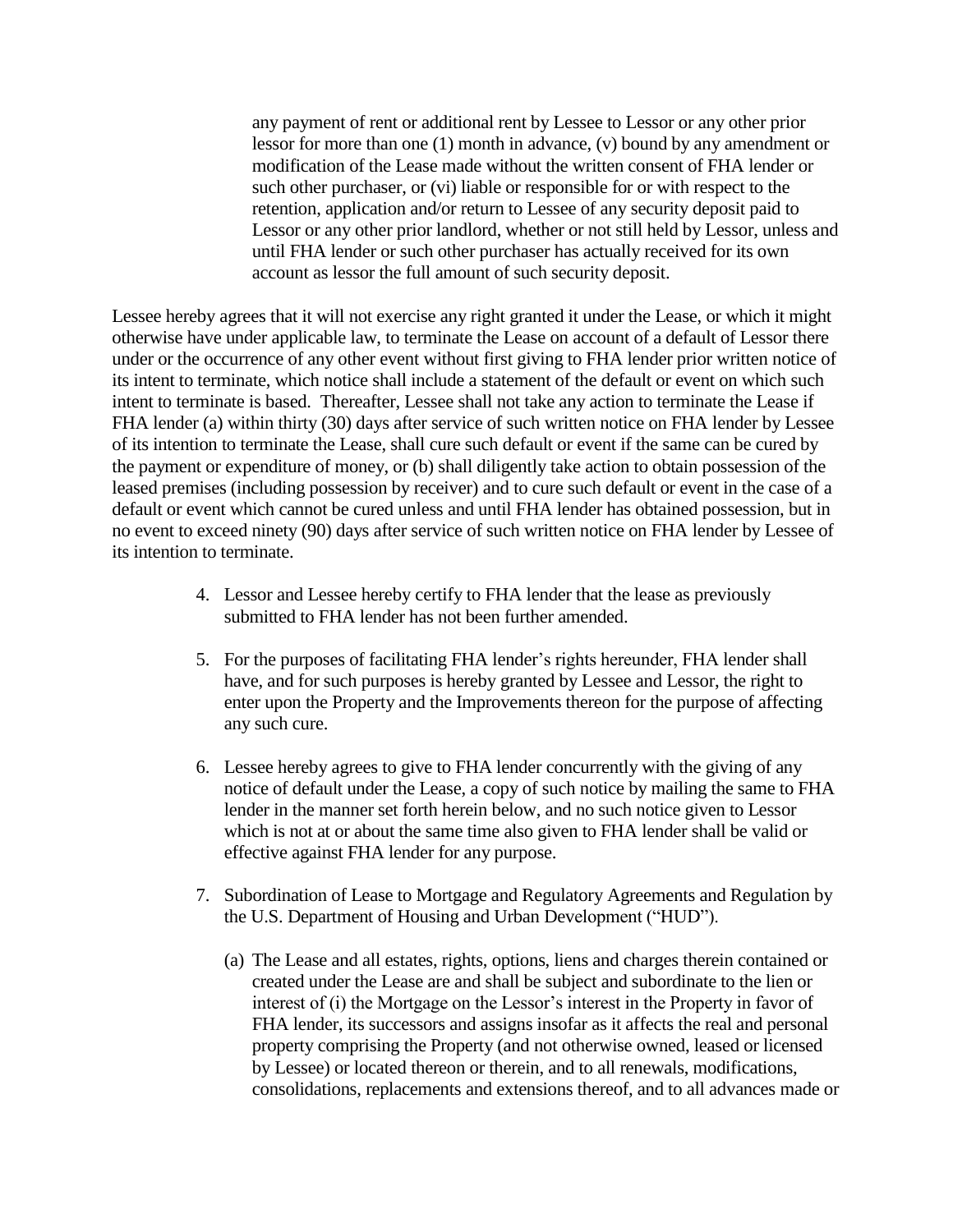to be made there under, to the full extent of amounts secured thereby and interest thereon, and (ii) that certain Regulatory Agreement for Multifamily Housing Projects between Lessor and HUD to be recorded against the Property.

- (b) The parties to the Lease agree to execute and deliver to FHA lender and/or HUD such other instrument or instruments as the FHA lender and/or HUD, or their respective successors or assigns, shall reasonably request from time to time to reconfirm the status of the lease and to effect and/or confirm the subordination of the Lease to the lien of the Mortgage and the above-described Regulatory Agreements. To the extent that any provision of the Lease shall be in conflict with the HUD Program Obligations (as such term is defined below), the HUD Program Obligations shall be controlling.
- (c) In the event HUD, at a foreclosure sale or sale under private power contained in the Mortgage, or by acceptance of a deed in lieu of foreclosure, succeeds to the interest of Lessor under the Lease by reason of any foreclosure of the Mortgage or the acceptance by HUD of a deed in lieu of foreclosure, or by any other manner, it is agreed as follows:
	- (i) HUD can terminate the Lease for any violation of the Lease that is not cured within any applicable notice and cure period given in the Lease.
	- (ii) As used in this Agreement "HUD Program Obligations" shall mean all applicable statutes and regulations, including all amendments to such statutes and regulations, as they become effective, and all applicable requirements in HUD Handbooks, Notices and Mortgagee Letters that apply to the Property, including all updates and changes to such Handbooks, Notices and Mortgagee Letters that apply to the Property, except that changes subject to notice and comment rulemaking shall become effective upon completion of the rulemaking process.
- (d) To the extent there is any inconsistency between the terms of this Subordination, Non Disturbance and Attornment Agreement, and the Lease, the terms of this Subordination, Non Disturbance and Attornment Agreement shall be controlling.
- 8. For purposes of any notices to be given to FHA lender hereunder, the same shall be sent by U.S. certified mail, return receipt requested, postage prepaid, to FHA lender at the following address:

## [Insert Address]

or to such other address as FHA lender may hereafter notify Lessee in writing by notice sent to Lessee as aforesaid at Lessee's address at the Property, or such other address as FHA lender may hereafter be advised of in writing by notice sent to